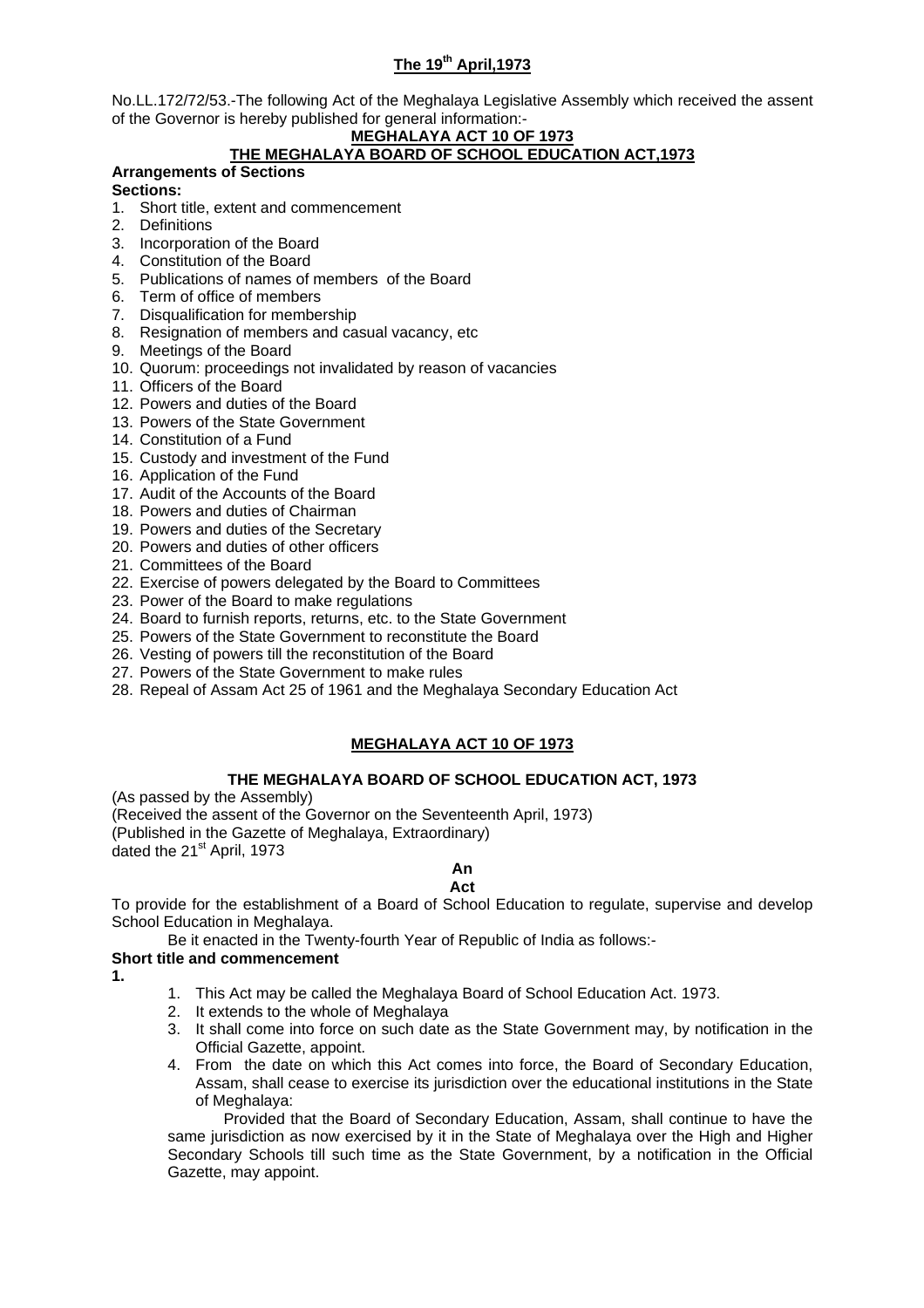## **Definitions**

- **2. In this Act, unless there is anything repugnant in the subject or context** 
	- 1) "Board" means the Meghalaya Board of School Education established under this Act.
	- 2) "Chairman" means the Chairman of the Board;
	- 3) "College" means any college or institution situated in Meghalaya and maintained or admitted to the privileges by the University;
	- 4) "Education Department" means the Department of Education of the Government of Meghalaya;
	- 5) "Fund" means the Meghalaya Board of school Education Fund constituted under this Act;
	- 6) "High School" means a school or department of a school giving instruction in School Education and preparing students for Matriculation or High School Leaving Certificate Examination;
	- 7) "Higher Secondary School" means a school or department of a school giving instruction in School Education and preparing students for Higher Secondary School Leaving Certificate Examination;
	- 8) "Primary Education" means education imparted in a Primary or Junior Basic School or its equivalent;
	- 9) "Professional and Vocational School" means a school or institution imparting technical education and vocational instruction upto the diploma level;
	- 10) "recognized" means recognized by the Board for the purpose of admission to the privileges of the Board or, prior to recognition by the Board, by any University established by law in India or by any Board recognized by the State Government;
	- 11) "regulation" means a regulation made by the Board under this Act;
	- 12) "rule" means a rule made by the State Government under this Act;
	- 13) "School" means such education as is designed to meet the needs of the stage immediately starting from the stage of Primary Education and precedes immediately the stage of Degree Education including Pre-University, controlled by a Board constituted by Government for this purpose and it includes technical education and vocational instruction upto the diploma level and education in Higher Secondary School;
	- 14) "Secretary" means Secretary of the Board.
	- 15) "University" means the University exercising jurisdiction in Meghalaya.

#### **3. Incorporation the Board**

- 1) The State Government shall, as soon as may be after the commencement of this Act, establish by notification, a Board for regulation, supervision and development of School Education in accordance with the provisions of this Act.
- 2) The Board shall, by the name of the Meghalaya Board of School Education, be a body corporate with perpetual succession and a common seal, and shall have the power to acquire and hold any property to transfer any property held by it, to enter into any contract and to do all other things necessary for the purposes of carrying out its duties and functions, and shall by the said name sue or be sued.

### **4. Constitution of the Board**

*Ex-Officio Members*-

- 1) Director of Public Instruction, Meghalaya, Chairman
- 2) Director of Industries, Meghalaya
- 3) Director of Agriculture, Meghalaya
- 4) Director of Health Services Meghalaya
- 5) All Inspectors of Schools
- 6) Members to be nominated by Government:
	- i. Five teachers of whom at least one is a Primary School Teacher and one is a College teacher.
	- ii. Two teachers from Professional and Vocational Schools.
	- iii. One representative from the University
	- iv. One representative from each of the District Councils of the State.
- 7) The Secretary of the board to be appointed by the Government. Co-opted Members:-
- 8) The Board shall have the power to co-opt not more than two members from among distinguished educationists.

#### **Publication of names of members of the Board**

**5.** The names of the persons nominated or co-opted as members of the Board shall be published by notification by the State Government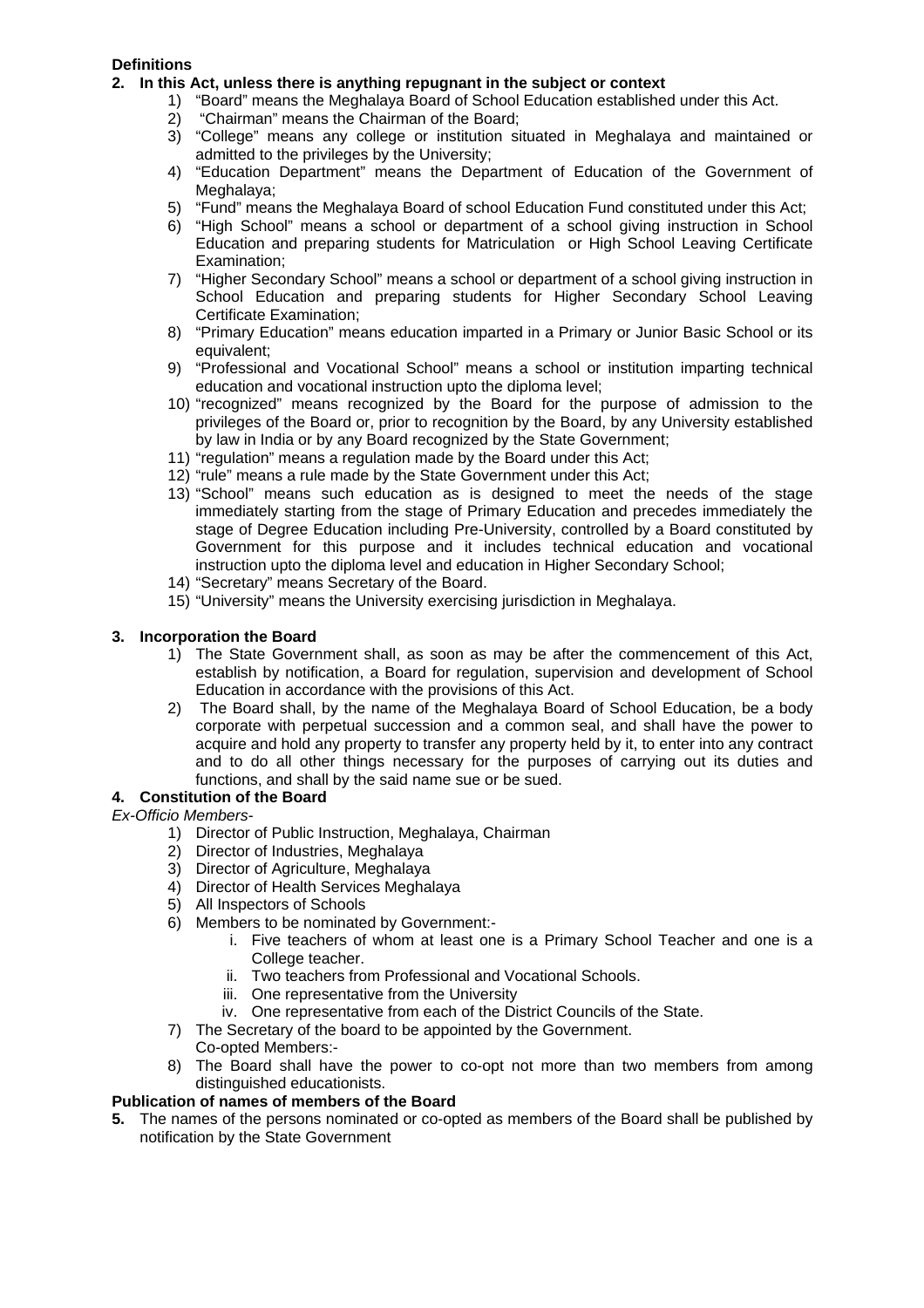# **Terms of office of members**

**6.** Term of office of member:-

- 1) Nominated members shall hold office for a term of three years from the date of the notification published under section 5 and the term of office of the co-opted members shall terminate on the same sate as that of the nominated members.
	- Provided that the State Government may, by notification, extend the term of office of all such members by a period not exceeding one year.
- 2) Notwithstanding the expiry of the term of three years specified in clause (i), the term of office of the outgoing members shall be deemed to extend to the date on which the names of the newly nominated members are published under section 5.

#### **Disqualification for membership**

**7.**

- 1) A person shall not be eligible for nomination or co-option as a member of the Board or of the Committees formed by it, if he
	- i. has been adjudged by a court of law to be of unsound mind;
	- ii. has been convicted by a court of law for an offence which is declared by the State Government to be an offence involving moral turpitude as provided in the rules.

iii.

- 2) If a nominated or co-opted member of the Board or of any Committee formed by it becomes subject to any of the disqualification specified in sub-section (1) his membership shall thereupon cease.
- 3) If a nominated or co-opted member of the Board or of any Committee formed by it becomes subject to any of the disqualification specified in sub-section (1) his membership shall thereupon cease.

### **Resignation of Members and casual Vacancy, etc.**

**8.**

- 1) A member of the Board, other than an ex-officio member, may resign his seat by giving notice thereof in writing to the Chairman, and such member shall be deemed to have vacated his seat from the date of acceptance of his resignation by the Chairman.
- 2) The State Government may, by notification, remove any nominated or co-opted member who remains absent from three consecutive meetings of the Board without the leave of the Board.
- 3) In the event of a casual vacancy occurring by resignation, removal, death or disqualification of a member, such vacancy shall be filled by nomination or co-option, as the case may be, in the manner provided in section 4.
- 4) Any person nominated or co-opted to fill a casual vacancy shall hold office for the unexpired portion of the term of office of the member in whose place he is nominated or co-opted.

### **Meetings of the Board**

**9.**

- 1) Ordinary Meetings-The Board Shall meet not less than four times four times a year but 3 months shall not intervene between two successive meetings.
	- I. Special Meetings- The Chairman or the Secretary may, at any time, and shall upon the requisition made by not less than one-third members of the Board other than the ex-officio members, and on a date not more than twenty-one days of the receipt of such requisition, call a special meeting of the Board.
	- II. Twenty-one days notice shall be given ordinary meetings of the Board and seven days' notice for special meetings.
- 2) Twenty-one days notice shall be given ordinary meetings of the Board and seven days' notice for special meentings.

### **Quorum: proceedings not invalidated by reason of vacancies**

**10.** d

- 1) The quorum for every meeting of the Board shall be seven.
- 2) Subject to the provisions, contained in sub-section (1) no act or proceedings of the Board shall be invalid merely by reason of the existence of any vacancy among the members of the Board.

#### 3) **Officer of Board**

**11.**

1) The following shall be the officers of the Board, namely:-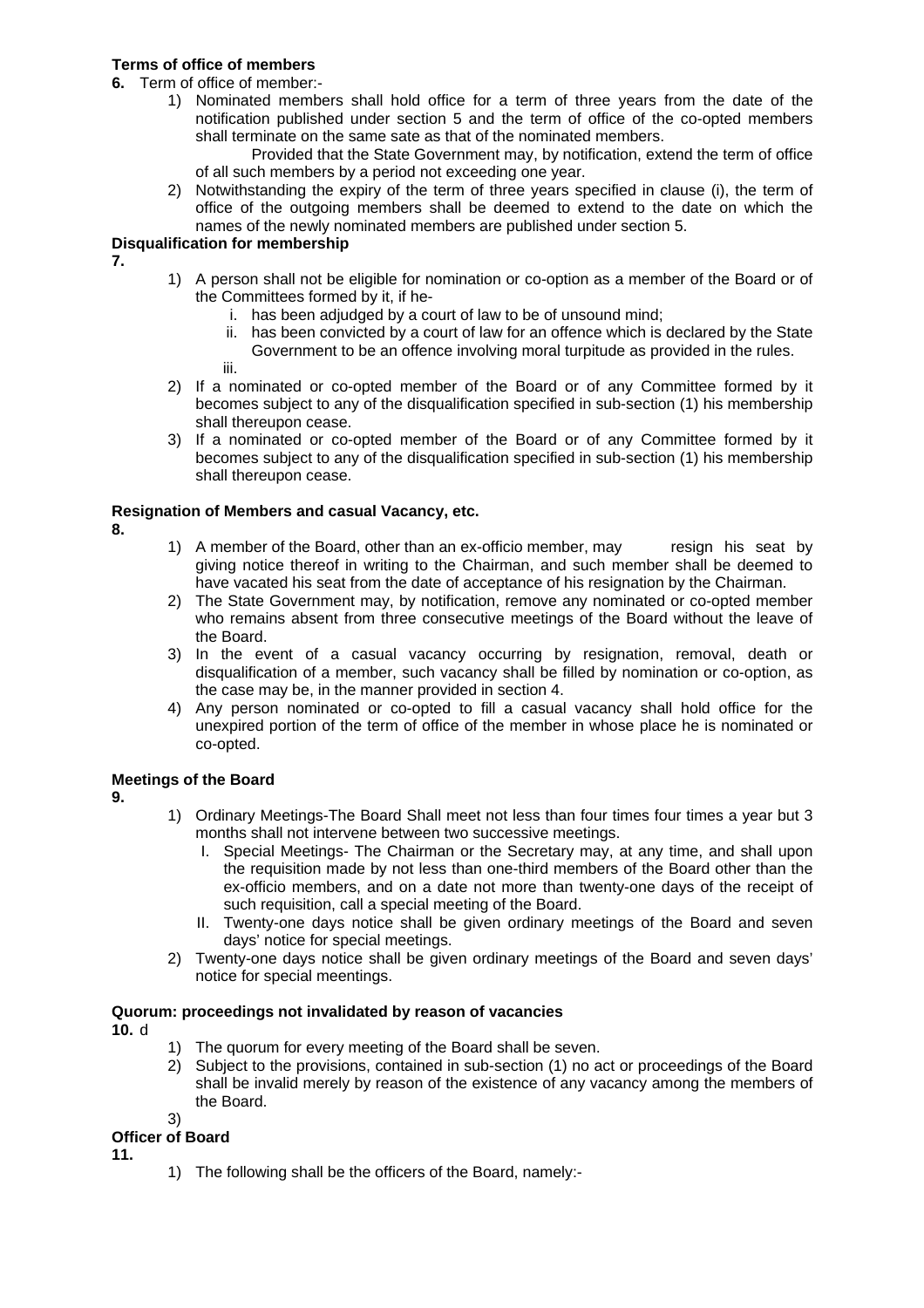- a. The Chairman, and
- b. The Secretary.
- 2) The Board may appoint such other officers and employees as it considers necessary for efficient discharge of its functions under this Act of such terms and conditions as may be determined by regulations.

### **Powers and duties of the Board**

- **12.** Subject to any general or special order of the State Board Government, the provisions of this Act, and any rules made there under, the Board shall have generally power to regulate, supervise and control School Education, And in particulars the power and duties mentioned below:-
	- 1) To prescribe courses of construction for Primary, High and Higher Secondary Schools and Professionals or Vocational Schools;
	- 2) To conduct and supervise examinations based on such courses or cause to conduct and supervise such examination;
	- 3) To admit to its examinations or conditions, that may be prescribed by regulations, candidates who have pursued the prescribed courses of the instruction and also to take such disciplinary action against candidates as may be prescribed by regulations;
	- 4) To demand and receive such fees as may be prescribed by regulations:
	- 5) To publish the results of its Examinations;
	- 6) To grant Certificates to students passing the Examinations;
	- 7) To institute and award scholarships, prizes, etc;
	- 8) To prepare, publish and select text books and supplementary books or to cause to prepare, publish and select such books;
	- 9) To lay down conditions of recognition of High Schools and other schools preparing candidates for High School courses and other courses prescribed by the Board;
	- 10) To recognize High and Higher Secondary School and professional and Vocational Schools and to withdraw such recognition;
	- 11) To take such disciplinary action as it thinks fit against institutions as prescribe by regulations;
	- 12) To adopt measures for study and examination of problems in the field of School Education;
	- 13) To advise Government on physical, moral and social welfare of students in recognized institutions and to prescribe conditions for their residence and discipline;
	- 14) To prescribe necessary qualifications of teachers in recognized schools;
	- 15) To organize seminars and provide "in-service" Training Courses:
	- 16) To receive grants from Government and donations from private individuals or Associations for specific or general purposes;
	- 17) To call for reports from the Director of [Public Instructions on the conditions of recognized institutions or of Institutions applying for recognition;
	- 18) To advice Government on re-organization and developed of School Education;
	- 19) To advice Government relating to any matter within the provisions of this Act on which the Government may consult the Board;
	- 20) To appoint officers and other employees of the Board and to prescribe, by regulations, the terms and conditions of their service;
	- 21) To institute by regulations for the benefit of its officers and other employees such pension, gratuity and provident fund as it may deem fit, in such manner, and subject to such conditions, as may be prescribed by regulations;
	- 22) To delegate any of its powers to any committee constituted under this Act;
	- 23) To administer the Meghalaya Board of School Education Fund;
	- 24) To receive, purchase and hold any property, moveable or immovable, which may become vested in it, and to dispose of all or any of the property, moveable or immoveable belonging to it, and also do all other acts incidental or appertaining thereto;
	- 25) To do such acts an things as may be necessary to carry out the purposes of this Act. Provided that the power of the Board shall not extend to the Primary Schools established, constructed or managed by the District Councils unless the State Government, after consultation with the District Council concerned by the notification empowers the Board to exercise the powers aforesaid in respect of the primary Schools mentioned above.

### **Power of the State Government**

- **13.** Notwithstanding anything contained in this Act.-
	- 1) The State Government shall have the right to address the Board with reference to anything conducted or done by the Board and to communicate its views on any matter with which the Board is concerned.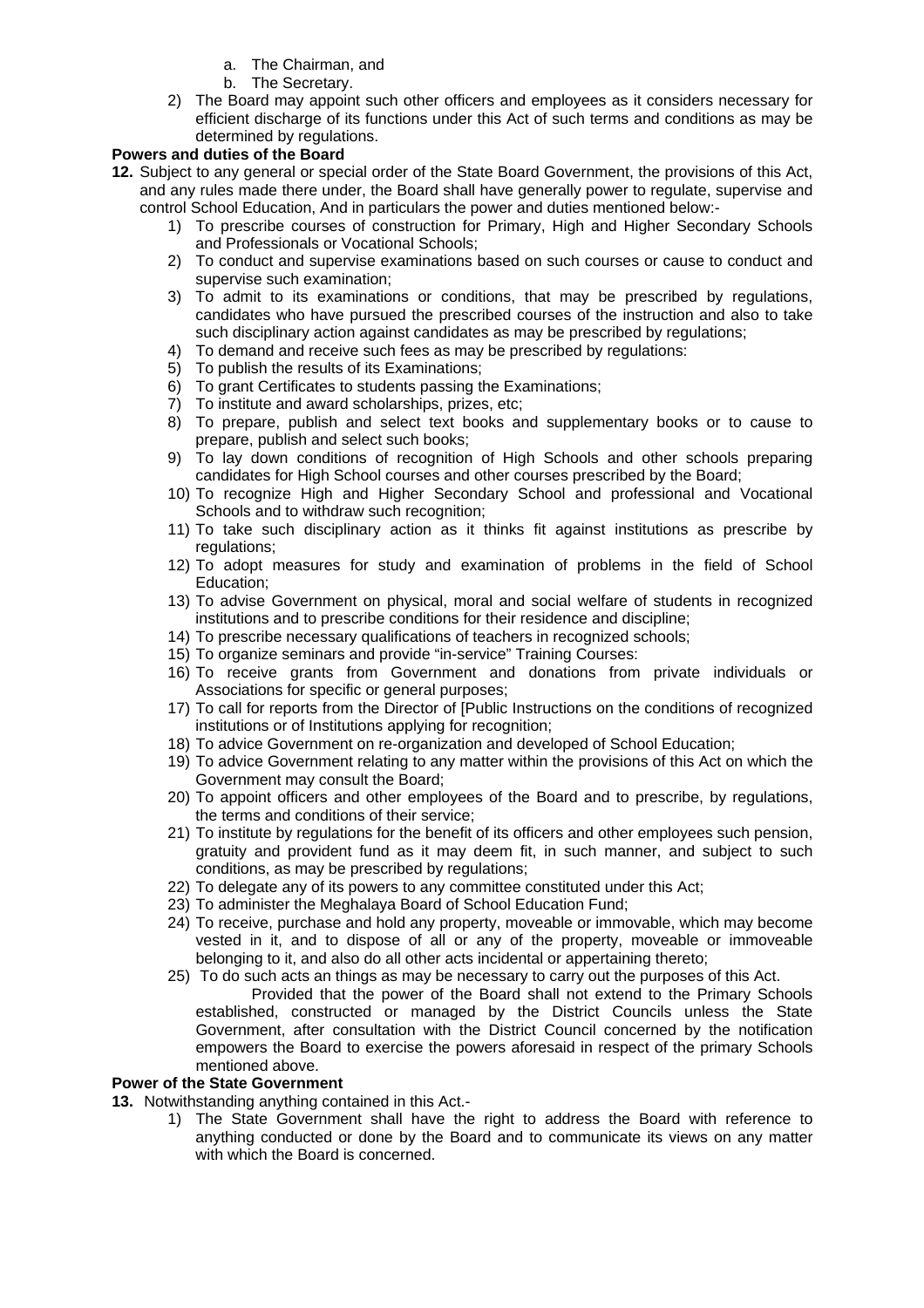- 2) The Board shall report to the State Government such action, if any, as it proposes to take or has taken upon the communication of the State Government.
- 3) The State Government may, after consultation with the Board, issued such Directions consistent with the provisions of this Act, as it may think fit, and the Board shall comply with such directions.
- 4) T he State Government may, by order in writing specifying the reasons thereof, suspend the execution of any resolution or order of the Board, and prohibit the doing of an act ordered to be done by the Board, if the State Government is of the opinion that such resolution, order or act is in excess of the power conferred upon the Board by or under this Act.
- 5) The State Government may, after consultation with the Board, suspend or remove a member whose continuance as a member of the Board is considered to be detrimental to the interests of the Board.

#### **Constitution of a Fund.**

**14.** A fund to be called the Meghalaya Board of School Education Fund shall be constituted and all sums received by, or on behalf of the Board under this Act shall be placed to the credit thereof.

#### **15. Custody and investment of the Fund.**

All moneys and the credit of the Fund shall be kept in the Government Treasury or the State Bank of India or the Meghalaya Co-Operative Apex Bank, Ltd; as the Board may determine.

#### **Application of the Fund.**

**16.** Subject of the Provisions of this Act, the Fund shall be applicable only to the payment of the charges and expenses incidental to matters specified in this Act.

#### **Audit of the Accounts of the Board**

**17.** The Accounts of the Board shall be audited only by such agency as may be specified by the State Government and the copy of the audited accounts shall be submitted by the Board to the State Government by such date each year as the State Government may specify.

#### **Powers and duties of Chairman.**

- **18.**
- 1) It shall be the duty of the Chairman to see that the provisions of this Act and the regulations made under it are faithfully observed ,and the decisions of the Board are duly implemented and he shall have all powers necessary or this purpose.
- 2) The Chairman shall have powers to convene meetings of the Board.
- 3) When any emergency arising out of administrative Business of the Board requires, in the opinion of the Chairman, that immediate action should be taken, the Chairman shall take such action as he deems necessary and report his action to the Board as its next meeting.
- 4) The Chairman shall exercise such other powers as may be prescribed by regulations.

### **Powers and duties of the Secretary.**

**19.** The Secretary of the Board shall be the Principal Administrative officer and shall subject to the control of the Chairman, perform such duties as may be prescribed by regulations

#### **Powers and duties of other officer.**

### **20.**

Other officers will have such powers and duties as may be prescribed by regulations s

### **Committees of the Board**

- **21.** The Board may, for the purposes of carrying out its duties and functions imposed under this Act, appoint the following Committees, namely:-
	- 1) Curriculum and Syllabus Committee,
	- 2) Examination Committee,
	- 3) General Education Committee,
	- 4) Professional and Vocational Education Committee, and such other Committees as may be found necessary.
	- 5) Every such Committee shall consist of such members of the Board and of such other persons as the Board may appoint.
	- 6) Every such Committee, except the Examination Committee, may co-opt persons to be members to the extent of one-third of the members appointed to it.
	- 7) Members of such committees shall hold office for such time as the Board may determine.
	- 8) Subject to the provisions of this Act and the rules made there under the duties and functions of the Committees shall be determined by regulations.

#### **Exercise of Powers delegated by the Board of Committees**

**22.** All the matters relating to exercise of powers conferred upon the by this Act which are by regulations delegated to any Committee appointed under section 21 shall stand referred to that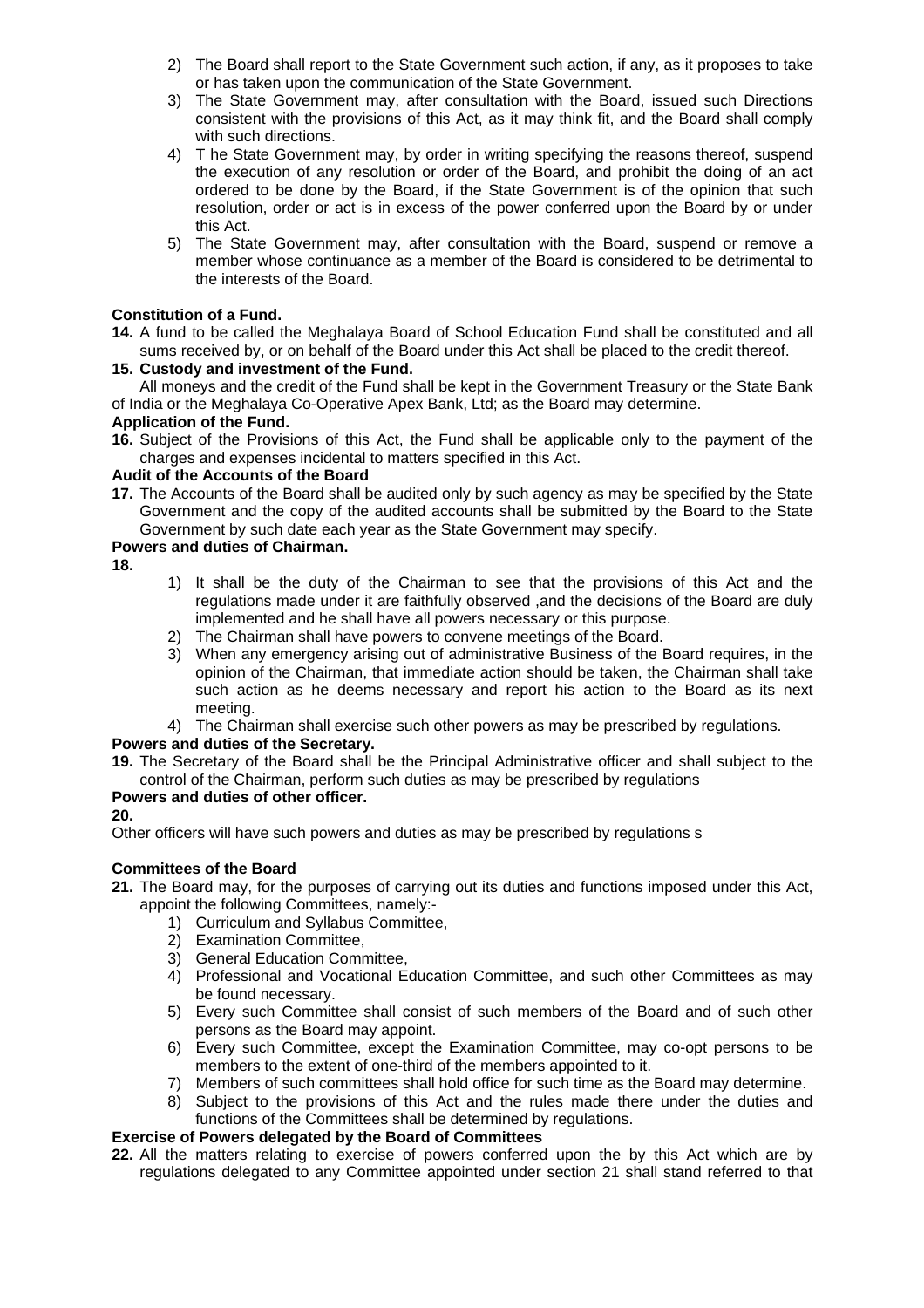Committee, and the Board before exercising such powers shall receive and consider the report of recommendation of the Committee with respect to the matter in question.

#### **Power of the Board to make regulation.**

**23.** 

- 1) The Board may make regulations for the purpose of carrying out the provisions of this Act.
- 2) In particular and without prejudice to the generality of the foregoing powers the Board may make regulations providing for all or any of the following matters, namely:
	- i. The constitution, powers and duties of Committees appointed under section 21;
	- ii. Courses of study to be laid down for different examinations;
	- iii. Marks required for a passing in any subject and the examination as a whole, and for credit and distinction in any subject;
	- iv. Qualifications, appointment and remuneration of examiners, paper, setters and others;
	- v. Conducting examination and publishing the results;
	- vi. Conditions of recognition of Schools;
	- vii. Conditions under whichcandidates shall be admitted to the examinations of the Board;
	- viii. Disciplinary measures for malpractices in examinations;
	- ix. Fixing of fees and charge in respect of examinations;
	- x. Provident fund, etc; for the benefit of the employees of the Board;
	- xi. Rate of traveling and daily allowances to the non-official members of the Board or Committees;
	- xii. Delegation of powers or assignment of functions to Committees formed under the Act ; and
	- xiii. All matters which, by this Act, are to be or may be provided for by regulations:
- 3) In particular and without prejudice to the generality of the foregoing powers the Board may make regulations providing for all or any of the following matters, namely:
	- i. The constitution, powers and duties of Committees appointed under section 21;
	- ii. Courses of study to be laid down for different examinations;
	- iii. Marks required for a passing in any subject and the examination as a whole, and for credit and distinction in any subject;
	- iv. Qualifications, appointment and remuneration of examiners, paper, setters and others;
	- v. Conducting examination and publishing the results;
	- vi. Conditions of recognition of Schools;
	- vii. Conditions under which candidates shall be admitted to the examinations of the Board;
	- viii. Disciplinary measures for malpractices in examinations;
	- ix. Fixing of fees and charges in respect of examinations;
	- x. Provident fund, etc; for the benefit of the employees of the Board;
	- xi. Rate of traveling and daily allowances to the non-official members of the Board or Committees;
	- xii. Delegation of powers or assignment of functions to Committees formed under this Act; and
	- xiii. All matters which, by this Act, are to be or may be provided for by regulations:
	- Provided that all regulations, alterations and revocations thereof shall be subject to approval by the State Government and shall be published in the Official Gazette.

#### **Board to furnish reports, returns etc; to the State Government.**

- **24.** The Board shall furnish to the State Government such reports, returns and statements
- and such other information relating to any matter under the control of the Board as the State Government may require

# **Powers of the State Government to reconstitute the Board.**

- **25.** If in the opinion of the State Government, the Board has shown its
	- incompetence to perform, or persistently made default in the performance of the duties imposed, or exceeded or abused the powers conferred upon it by or under this Act; the State Government shall formulate in writing specific charges to the Board in respect of those matters and shall forward a copy of such charges to the Board with direction to submit any comments or explanations in respect thereof to the State Government within such period as may be specified in this behalf. After the consideration of the comments or explanations of the Board, the State Government may, if it thinks fit by notification supersede the Board and thereafter reconstitute the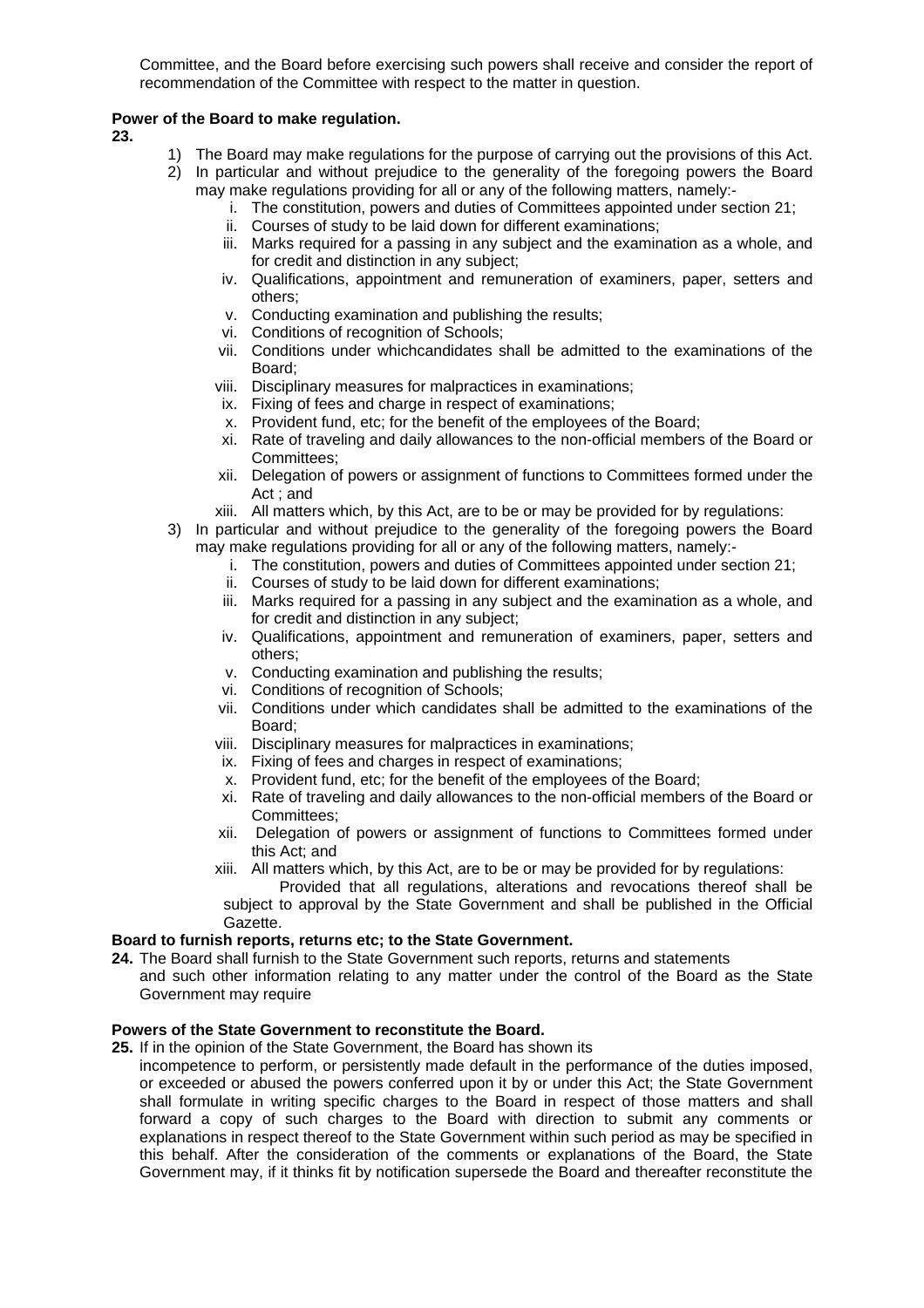Board in accordance with the provision of section 4 and in every such case, the State Government shall, as soon as may be, lay before the State Legislature a copy of the said notification together with statement of the reason which led to such reconstitution.

# **Vesting of powers till the reconstitution of the Board.**

**26.** Until the Board is reconstituted after supersession under section 25, the duties and powers of the Board shall be performed and exercised by, and the property of the Board shall vest in, such person or authority as the State Government may specify by the notification.

#### **Powers of the State Government to make rule.**

**27.** The State Government may make rules for carrying out the purposes of this Act.

#### **Repeal of Assam Act 25 of 1961 and the Meghalaya Secondary Education Act.**

**28.** As on the date on which this Act comes into force the Assam Secondary Education Act, 1961 in its application to the State of Meghalaya and the Meghalaya Secondary Education Act shall stand repealed.

# **The 28th August, 1973**

No.LL 172/72/62.-The following Act of the Meghalaya Legislative Assembly which received the assent of the Governor is hereby published for general information:-

# **MEGHALAYA ACT 24 OF 1973 THE MEGHALAYA BOARD OF SCHOOL EDUCATION**

(AMENDMENT) ACT, 1973 (Received the assent of the Governor on the  $24<sup>th</sup>$  August, 1973) [Published in the Gazette of Meghalaya, Extraordinary,

dated the 29<sup>th</sup> August, 1973]

#### **An Act**

to amend the Meghalaya Board of School Education Act, 1973

 Be it enacted by the Legislature of Meghalaya in the twenty-fourth Year of the Republic of India as follows:-

Short title and commencement.

**1.**

- a. This Act may be called the Meghalaya Board of School Education (Amendment) Act, 1973.
- b. It shall come into force on such date as the State Government may, by notification in the Official Gazette, appoint.

Amendment of section 15 of Meghalaya Act 10 of 1973.

**2.** In the Meghalaya Board of School Education Act, 1973, in section 15.

- a. The comma "(,)" after the abbreviation "Ltd." Shall be omitted and between the abbreviation "Ltd." and the word "as" the words "or any of the Nationalized Banks" followed by a COMMA "(,)" shall be inserted.
- b. The full stop "(.)" at the end shall be substituted by a colon "(:)"; and
- c. the following shall be inserted as proviso to the section, namely:-

"Provided that it will not be necessary for all the moneys to be kept in any one Bank or Treasury.

#### S.N. Phukan,

Deputy Secretary to the Govt. of Meghalaya

Law Department.

# The 23rd December 1997

No. LL (B).88/88/81.-The Meghalaya Board of School Education (Amendment) Ordinance, 1997 promulgated by the Governor of Meghalaya on 21<sup>st</sup> December, 1997 is hereby published for general information.

#### MEGHALAYA ORDINANCE No. 3 OF 1997

Promulgated by the Governor on 21<sup>st</sup> December, 1997; published in the Extra Ordinary issue of the Gazette of Meghalaya, dated 23<sup>rd</sup> December, 1997.

The Meghalaya Board of School Education (Amendment) Ordinance 1997